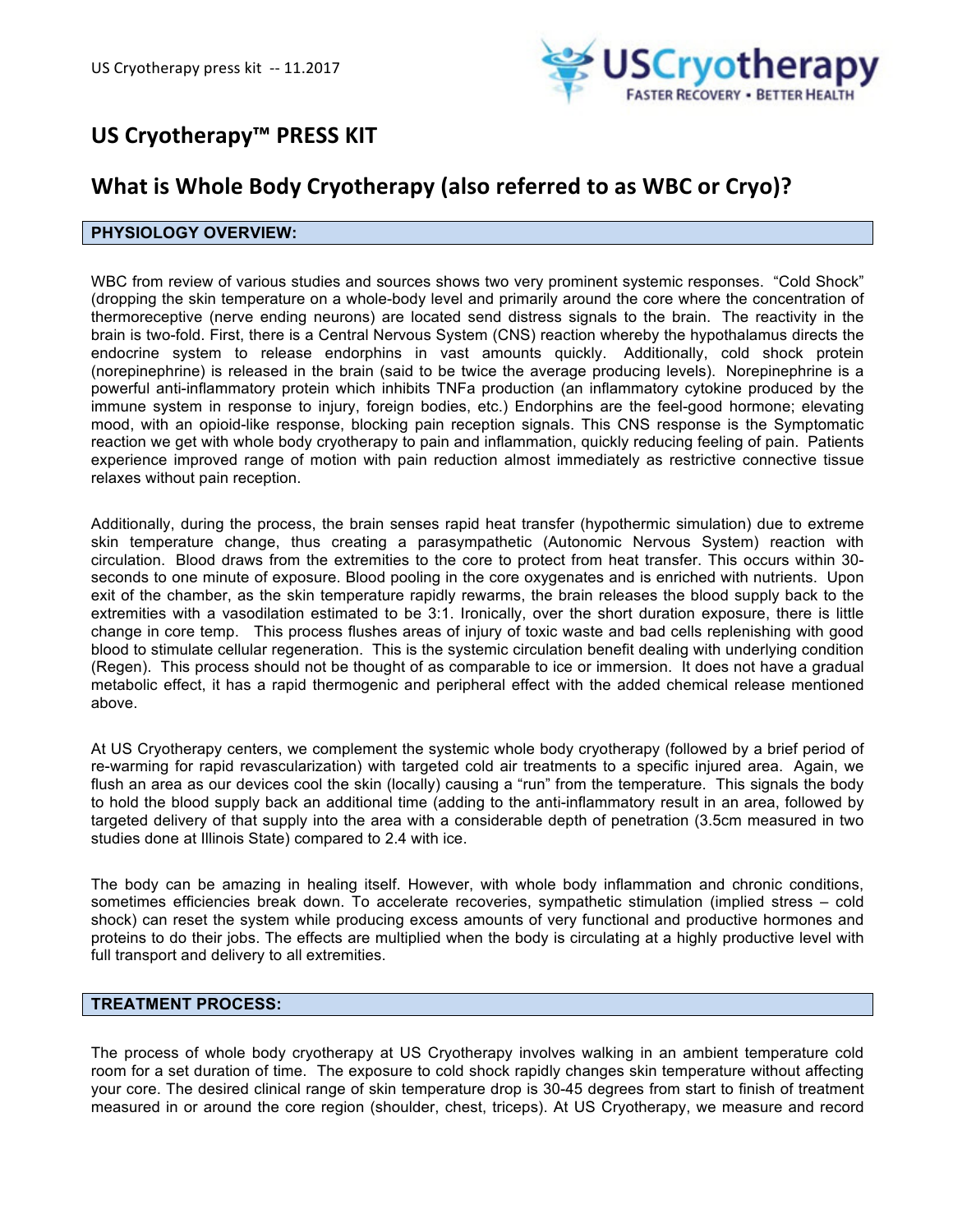

every treatment session with start and exit temperatures to enable us to adjust treatment exposure times as we know BMI and vascularity as well as size play a role in skin temperature drops.

You will be given a full explanation of the process, benefits and safety instructions by a US Cryotherapy certified staff member to ensure an optimal experience. Prior to chamber entry, you will be provided with necessary protective wear. Our whole-body cryotherapy chambers can accommodate multiple users at one time, (may vary by location and size of chamber).

Cold air therapy in the whole-body chamber is a dry fresh, oxygenated air — due to the lack of moisture (humidity) or wind chill, and is not painful like an ice bath or immersion. During the treatment, your skin temperature will decrease between 30-45 degrees over 2.5 to 3.5 minutes inside the chamber. All first-time customers start at 2.5 minutes. You will immediately warm after exiting the chamber, with full range of motion in your muscles and joints, unlike water or ice treatments, where the joints remain stiff for hours. Even if you don't like being cold, this process will rejuvenate your body, skin and mind, and you will leave feeling warmer than when you arrived.

During your experience, you will listen to music to pass the time and an attendant will be monitoring your every movement through a large glass window or door at the technician station outside the chamber. The chamber doors are incapable of locking, so if you feel uncomfortable, you can easily exit the chamber at any time. If you are intimidated about going alone, no worries, our friendly staff is always available to go in with you, and most often at our centers, there's a member always willing to introduce a first-time visitor as a companion inside the chamber.

### **THE MARKET AND US CRYOTHERAPY ADVANTAGES:**

The market for Whole Body Cryotherapy (WBC) and its publicized Alternative Health benefits for the body continue to emerge in the United States. The FDA currently does not recognize the device or treatments as regulated or approved medical devices for any specific medical indications. There are 4 specified claims in Europe with 220+ supportive clinical studies available on the National Institutes of Health (Pub Med) of which 95% of have been performed in the walk-in electric refrigerated systems comparable to the US Cryotherapy products. There is very little safety or clinical data available with the use of the nitrogen (forced air) sauna systems.

US Cryotherapy started the Whole Body Cryotherapy market in the US with its first treatment center in Roseville (Greater Sacramento CA) in April of 2011 to establish a new holistic way of helping the body recover, raise awareness, build a brand, and grow organically. We did so with the intent of offering a novel new wellness center and a full services model that would be sustainable and affordable for the customer. In six years, we have treated over 500,000 people across the nation and are growing rapidly as word of mouth spreads about the advantages of whole body cryotherapy delivered specifically at a US Cryotherapy center. There are currently 13 centers open to the public with an expected 30 to be in operation by end of 2017.

We are unlike the nitrogen sauna operators (open faced single person systems) or distributors who have focused on expensive and exclusive novelty treatments lacking focus on sustainability, outcomes or safety. At US Cryotherapy centers, memberships and unlimited use options average less than 3-4 treatments at a competing sauna locale, with a full complement of treatments such as targeted cold air devices, hydro massage, vibration plate stimulators, compression therapy, and facial rejuvenation treatments. Services vary slightly by center. You wouldn't go to the gym 3-4 times and expect a resounding result. Whole body cryotherapy is most beneficial when utilized as a lifestyle supplement, several times per week. **We are the only company making that possible and easy for our customers.**

US Cryotherapy is the brand people know and trust. We offer the **Only True Whole Body Cryotherapy** centers in the US. We take care of your recoveries because we take care of every part of the process from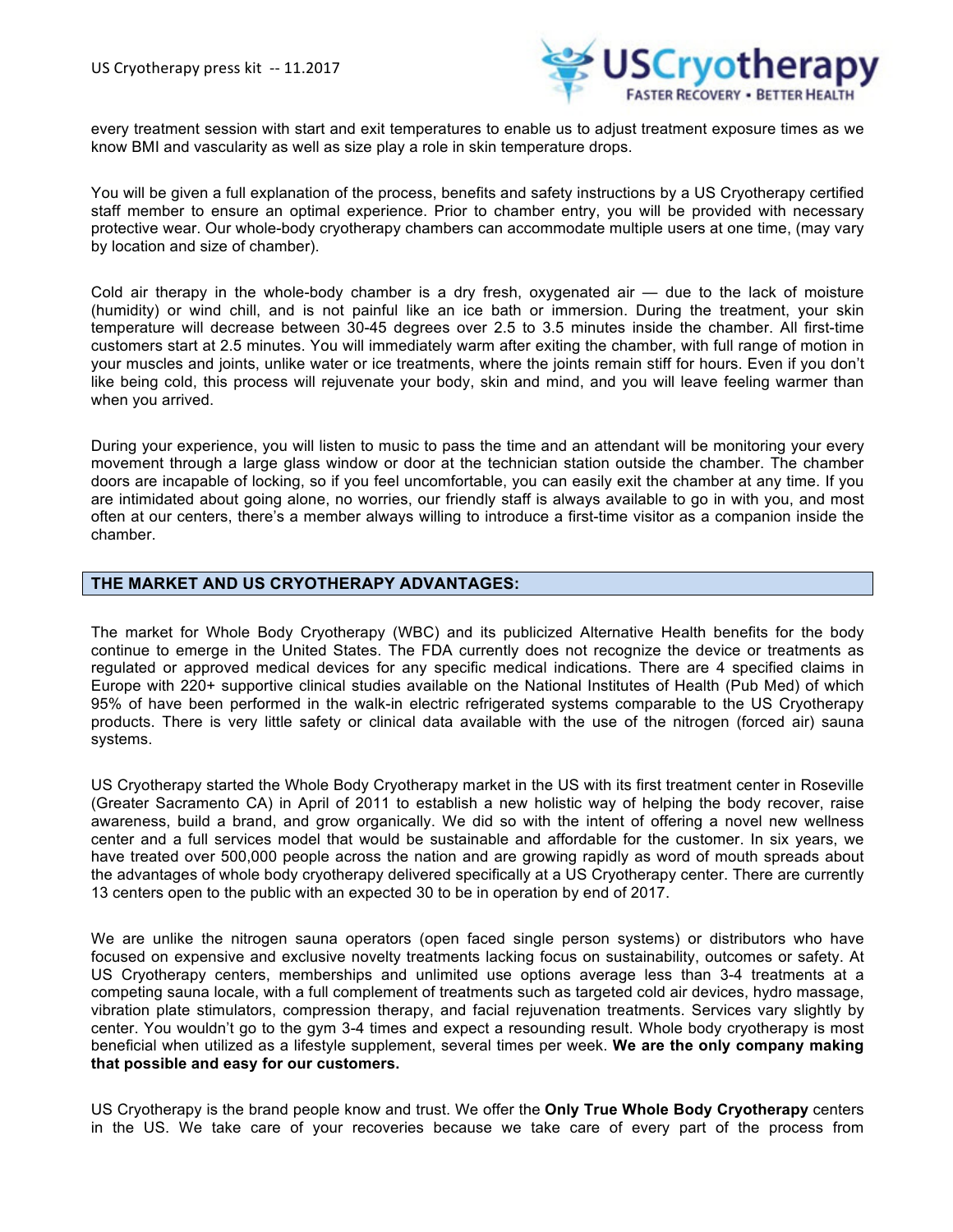

manufacturing equipment, to building functional user friendly centers, to creating programs for our customers to enhance their quality of life as a routine rather than a single procedure. You can expect the same treatment, outcomes and service at any US Cryotherapy center from Coast to Coast, and if you are an Executive Member, you can use any location during your travels.

### **THE MARKET AND US CRYOTHERAPY ADVANTAGES:**

### **The Only Competitors**

In July of 2016, the FDA released a Consumer Health Alert related to the use of the nitrogen saunas and the inherent risk factors associated with exposing the body to nitrogen vapor (forced air burns in the lower extremities, dizziness or lightheadedness, respiratory and ocular concerns, and risk of death as seen with an incident due to asphyxiation in Nevada in November of 2015. July 5, 2016 FDA Statement on Liquid Nitrogen Sauna use. Clicking here will allow you to read their concerns, warnings, and comments.

There are 5+ different nitrogen sauna products in the market (most being imported from Europe). Several hundred of these systems are in use across the US in boutique Cryo centers being operated by independent owner/operators, spas & gyms.

US Cryotherapy is the only company in the Whole Body Cryotherapy market with a systematic treatment center concept and approach where customers can receive consistency in **quality, care, service, expertise, value, outcomes -- which is why we have gained the public's trust. We are the only true whole body cryotherapy and we are truly different than all the others.**

### **ABOUT US CRYOTHERAPY (CORPORATE):**

US Cryotherapy is privately owned and operated by the Kramer Family. The business idea was brought by Linzie Kramer (Sept 1940-Oct 2017) to his three sons (Kevin – CEO, Rob CFO, and Todd – Director of Operations) in 2010 after experiencing a treatment center in Europe. The Family began the business as a distributor and importer of German manufactured equipment by opening the first US retail center in April, 2011 in Roseville CA. This flagship center continues to treat thousands of customers per month with extreme user and membership loyalty dating back to the opening months. While awareness was growing in the US for the treatments and outcomes, US Cryotherapy sold various chambers and cold air devices to a few NBA/MLB/NFL/NCAA teams for their training rooms and built a second treatment center (as a replica franchise model location) in Davis CA in mid-2014. Shortly after opening the center in Davis, the Company's direction changed due to equipment and service failures with through their existing relationship.

The family invested in R&D, finding a very capable partner in the Greater Sacramento Area to contract manufacture new and improved proprietary chambers. During 2015, the Company prepared for its equipment launch by building its infrastructure in Franchising and Sales, later opening its Corporate Offices in Davis CA in January, 2016. With the release of its C1 Recovery Single Room Chamber in November, 2015, the first Franchise system opened in Naples FL. Several other franchise centers and chamber sales followed throughout 2016 & 2017 with the included release of the C4 2-room 4-person chamber mid-2016. As of late 2017, US Cryotherapy has 20 treatment centers open to the public (16 franchise locations) and 4 company owned locations, having added Scottsdale AZ and Redondo Beach at Velocity Sports Performance to the Roseville and Davis Corporate list. US Cryotherapy has several additional signed franchisee's in buildout planning stages. The Company is approved in 42 states as a Franchisor and is an SBA(7a) preferred Franchisor.

### **LOOKING FORWARD**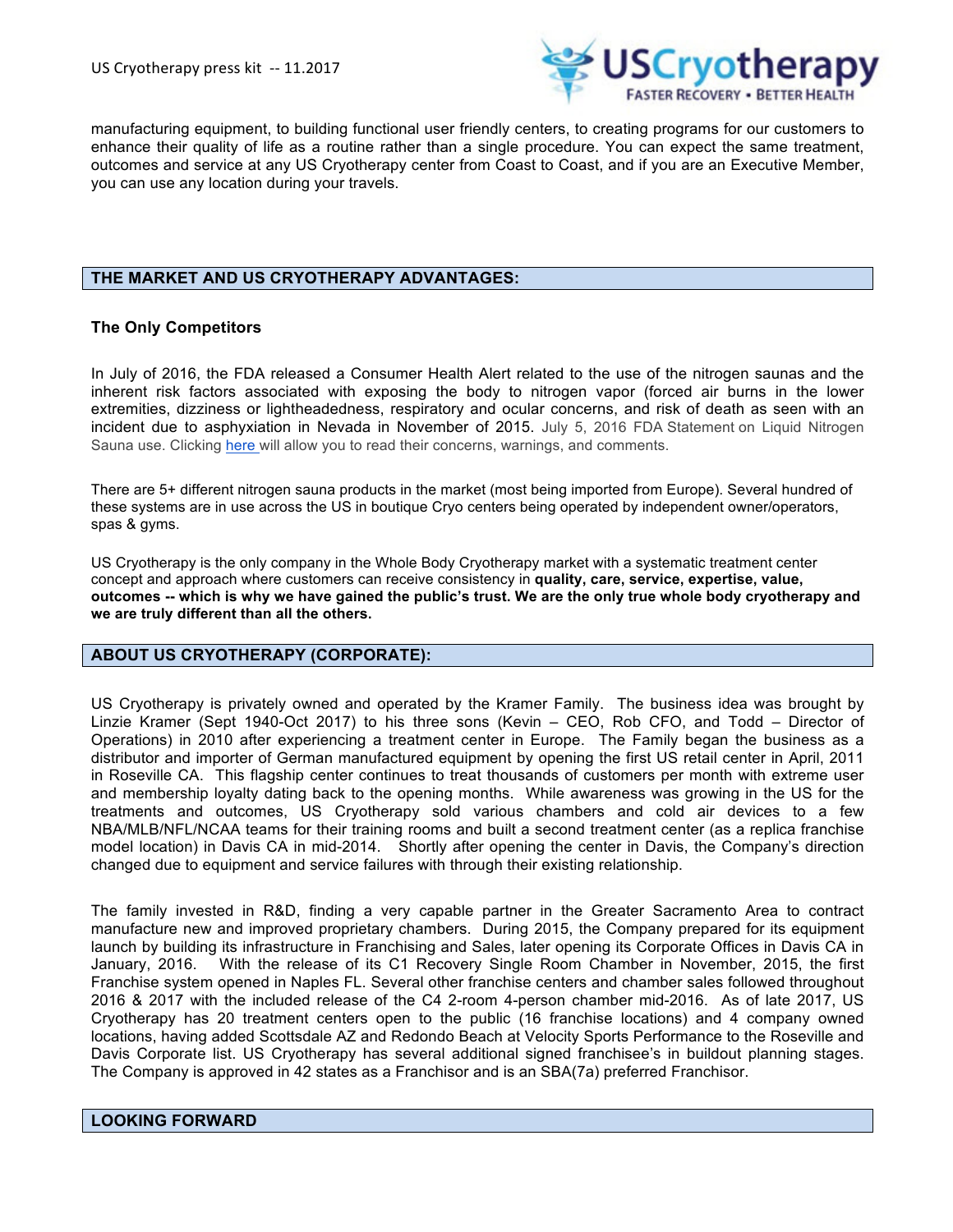

US Cryotherapy is treating over 15,000 people per month across the country and growing steadily (as of Nov, 2017). Since opening its doors in 2011, total numbers have amassed 700,000 customer sessions. The safety record is perfect – having zero adverse incident claims. US Cryotherapy has established a safety and customer management protocol which is industry leading even by standards of more mature companies utilizing complete electronic tracking of the customer throughout the centers as well as analytics and outcomes data recording. US Cryotherapy leads the way in screening, use of personal protective gear protocols, pre-use check lists and skin temperature monitoring, data entry for every treatment, and historical tracking for every chamber entry. There is nothing comparable in the market to this management and safety control system.

Whole Body Cryotherapy, and the other modalities offered at US Cryotherapy centers are segmented into two categories (Wellness & Recovery and Health & Beauty). The various treatment modalities (Normatec Compression, LightStim, Vibration, Cryo Facial Rejuvenation, HyrdoMassage, and retail complementing product lines (private labeled) are designed to enhance recoveries and beauty. This full spectrum wellness concept is uniquely offered at US Cryotherapy centers, helping hundreds of thousands of people feel better faster and naturally.

Cold shock can sympathetically stimulate the body into repair mode with release of several key hormones and proteins and via enhanced circulation. In years to come, the use of US Cryotherapy centers will be accepted as commonplace as the practice of exercise, Yoga and good nutrition are for the body. The qualities the customer associates with a US Cryotherapy center (trust, expertise, value, sustainability, LIFESTYLE) are what make the Company the leader in the marketplace, and will drive the evolution of holistic and alternative wellbeing through exposure to cold shock several days per week. It does a body and mind wonders!

## **Kramer Family Bios**

### **Kevin M. Kramer**

## **Co-Owner, Chief Operating Officer**

https://www.linkedin.com/in/kevin-kramer-b1b40425

### **EXPERIENCE**

Kevin is responsible for Executive Management and daily operations overseeing all functional divisions within US Cryotherapy Corporate (Direct Sales, Franchising, Company Owned Center Operations, and Manufacturing Partnerships). He focuses most of his daily activities on team building and evaluating infrastructure, Clinical Pathways, Marketing and Sales support, and external partnerships while representing the organization as the public face via media/press related events and speaking engagements. Kevin previously spent 20+ years across multiple segments in the pharmaceuticals industry: Sales, Marketing, Managed Care, Clinical and Product Development primarily in the field of Neurology. He has vast experience with management and team building, clinical protocol development and product performance metrics, contracting, product launch and optimization. He left the Pharma industry in early 2013 to run US Cryotherapy full-time as the CEO. At the time, the Company was emerging into product sales after having established proof of concept in the US with its flagship center in Roseville CA. In their 6-year history, Kevin has directed 13 US Cryotherapy center openings, seen over 500,000 successful and safe customer treatments administered, launched 3 clinical trials, and placed equipment in dozens of professional sports teams training rooms.

### **EDUCATION**

BA Degree double major (Graphic Design & Communications) from The University of Notre Dame, 1991. Member of the Public Relations Society of America (PRSA) and Author's Guild (Published Coalwater: Fiction, 2004 ISBN 10: 0595661629)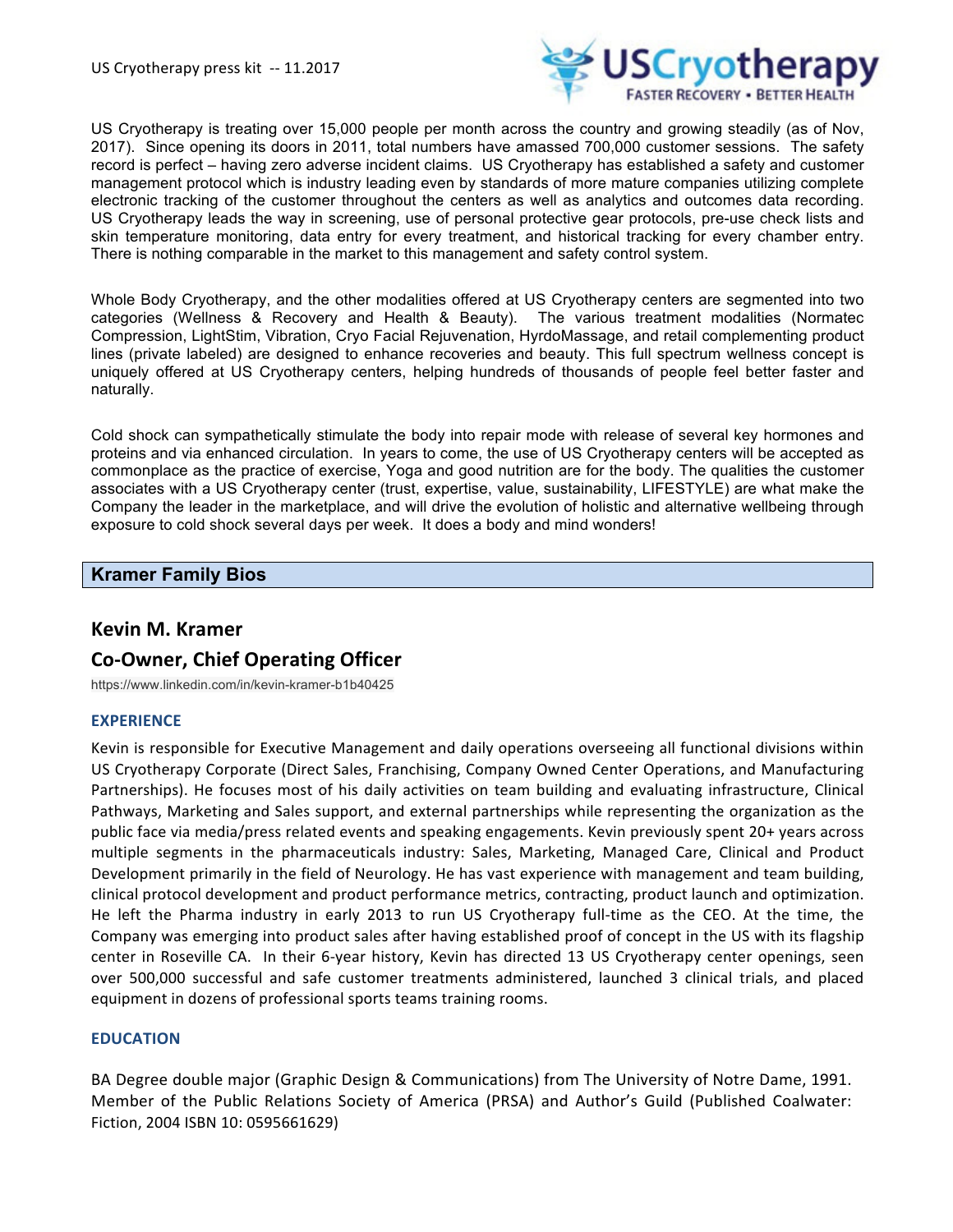

# **L. Robert Kramer, JD, MBA, ARM Co-Owner, Chief Financial Officer**

www.linkedin.com/in/robkramer13

### **EXPERIENCE**

As Chief Financial Officer of US Cryotherapy, Rob is accountable for the administrative, financial, and risk management operations of the company. He manages the development of a financial and operational strategy, maintains metrics tied to that strategy, and oversees the ongoing development and monitoring of control systems designed to preserve company assets and report accurate financial results. Separately, Rob continues to be employed by Bickmore, a York Risk Services Company. Rob has been a Principal with that firm since 1990. He is part of the firm's internal Executive Management Team. As President of Program Administration at Bickmore, Rob is responsible for developing and executing the practice area's strategic plan. Rob has experience in various consultative areas, such as administration of numerous group self-insurance programs; formation of new group self-insurance programs; development of governing documents and coverage memoranda; meeting facilitation; development of requests for proposals; benchmarking studies; and review of contracts and agreements for proper transfer of risk. He has served as Managing Director of Program Administration, Administration Practice Department Director, and as Executive Director of nine public and private entity joint powers insurance authorities and private self-insurance group clients.

### **EDUCATION**

Doctorate of Jurisprudence - McGeorge School of Law Master of Business Administration - California State University, Sacramento Bachelor of Arts, Accounting - University of Notre Dame Associate in Risk Management (ARM) - Insurance Institute of America

## **Todd Kramer**

## **Co-Owner, Director of Corporate Operations**

### **EXPERIENCE**

Todd was formerly a Senior Risk Control Consultant for Travelers Insurance with 10+years of experience in the Safety & Loss Control industry. In late 2010, he oversaw construction, development and operations of the Roseville flagship US Cryotherapy center. He holds Certifications in Occupational Health & Safety through UC Davis and has his Associate in Risk Management (ARM) designation. Prior to his career in the Safety & Loss control industry, he was a Certified Personal Trainer (CPT) at 24-Hour Fitness, is a Nationally Certified Personal Trainer (CPT) through International Sports Science Association (ISSA), National Fitness Professional Association (NFPA), and United States Weightlifting Association (USWA).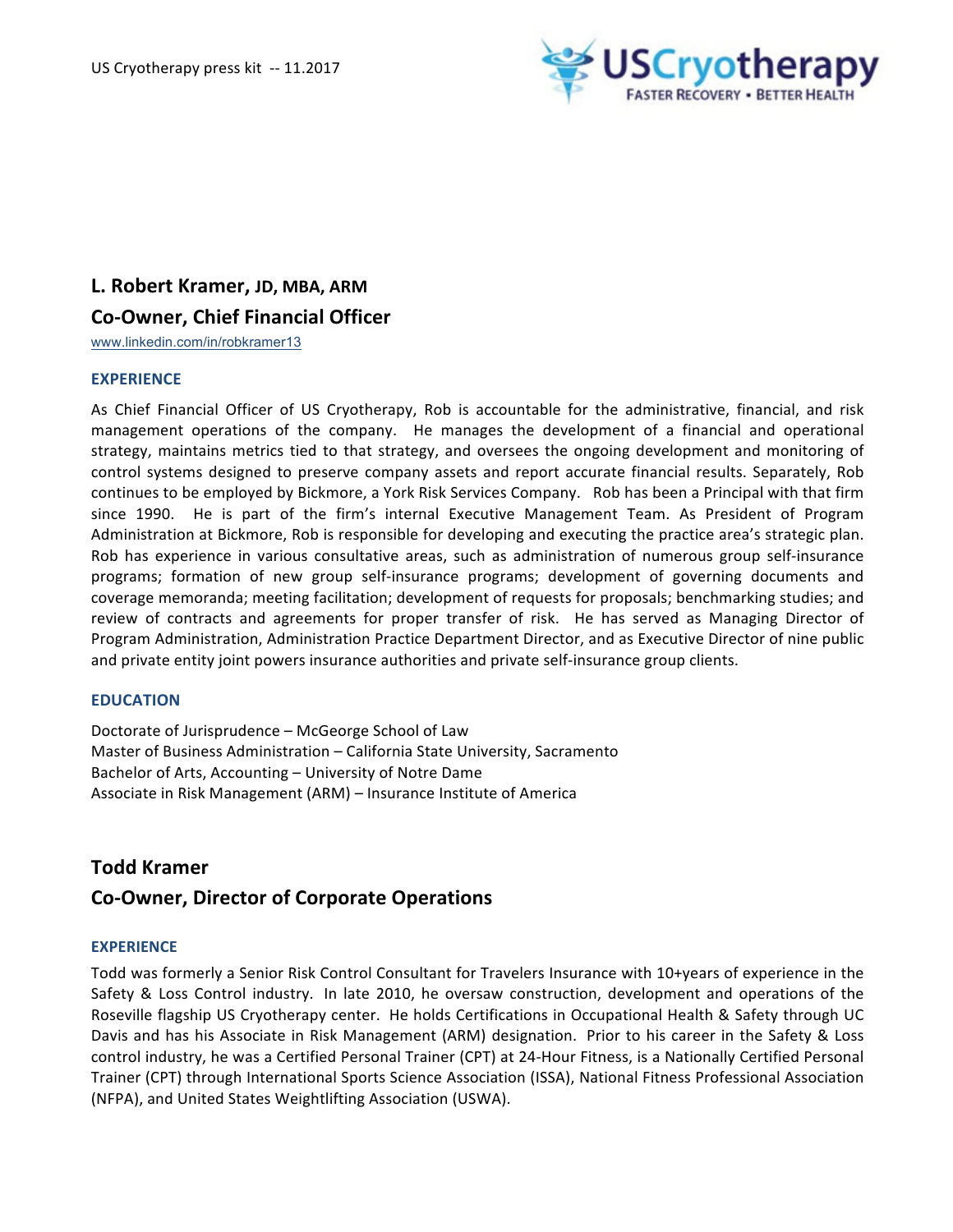

Today, Todd is the Corporate Director of Operations for US Cryotherapy. He is principally responsible for all that is entailed within the function and operations of the centers (for both the Company owned locations and Franchise Division centers). Todd developed the online training modules for system-wide cohesive employee training and development, operational documents, and our customer management information system which includes digital physical readiness screening, service processing, customer management tracking and analytic data capturing reports. The US Cryotherapy systems are industry leading, cutting edge. There are no Cryotherapy centers in the world operating as efficiently as the US Cryotherapy systems.

### **EDUCATION**

Bachelor of Science (BS) in Finance and Risk Management – California State University, Sacramento (CSUS) Certified in Occupational Health & Safety - UC Davis Extension Associate in Risk Management (ARM) International Sports Science Association (ISSA), National Fitness Professional Association (NFPA), United States Weightlifting Association (USWA)

## **Linzie E Kramer**

## **Co-Owner, Director of International Business Development (Sept 1940-Oct 2017)**

### **EXPERIENCE**

Linzie Kramer was a co-founder and co-owner of numerous business enterprises doing business under the Umbrella of a Parent Company: US Cryotherapy LLC. Upon Graduation from Law School, Linzie practiced as an assistant and Staff Judge Advocate in the United States Air Force attaining the rank of Captain before his Honorable Discharge. He became a Partner in the Law Firm of Leggett, Gianola, Dacey and Kramer in 1968 where he remained until 1985. During this period, he also engaged in entrepreneurial activities which included Banking, (serving as a Director) Restaurant construction and operations, Commercial office building, Apartment building and Recreational Park building and operations. During this time, he became part time City Attorney for the City of Vacaville California in 1973 where he remained until he transitioned full-time in 1985 and continued to serve in that capacity until his retirement in late 1990. Upon his retirement, he co-founded a Full-Service Risk Management/Consulting firm BRS) in which he maintained the position of Litigation Department manager as well as a long period as President/Chairman until his retirement in 2010. He remained as a Litigation consultant to the business until late 2014. He co-founded the US Cryotherapy companies with his three sons in late 2010 and they opened their first service Center in Roseville CA. April 2011. Linzie focused his time on development of International Business ventures for US Cryotherapy and Legal review prior to his passing in October of 2017.

### **EDUCATION**

Bar Admissions: California Supreme Court, US Court of Appeals for the Northern and Eastern Districts of California; JD Hastings College of Law 1965 BA(Math/English) University of Notre Dame 1962

## **FACT SHEET**

Launched the **First** whole-body cryotherapy treatment center - US Cryotherapy - chamber and localized cold air device treatments became available to the public, April 2011 (Roseville CA)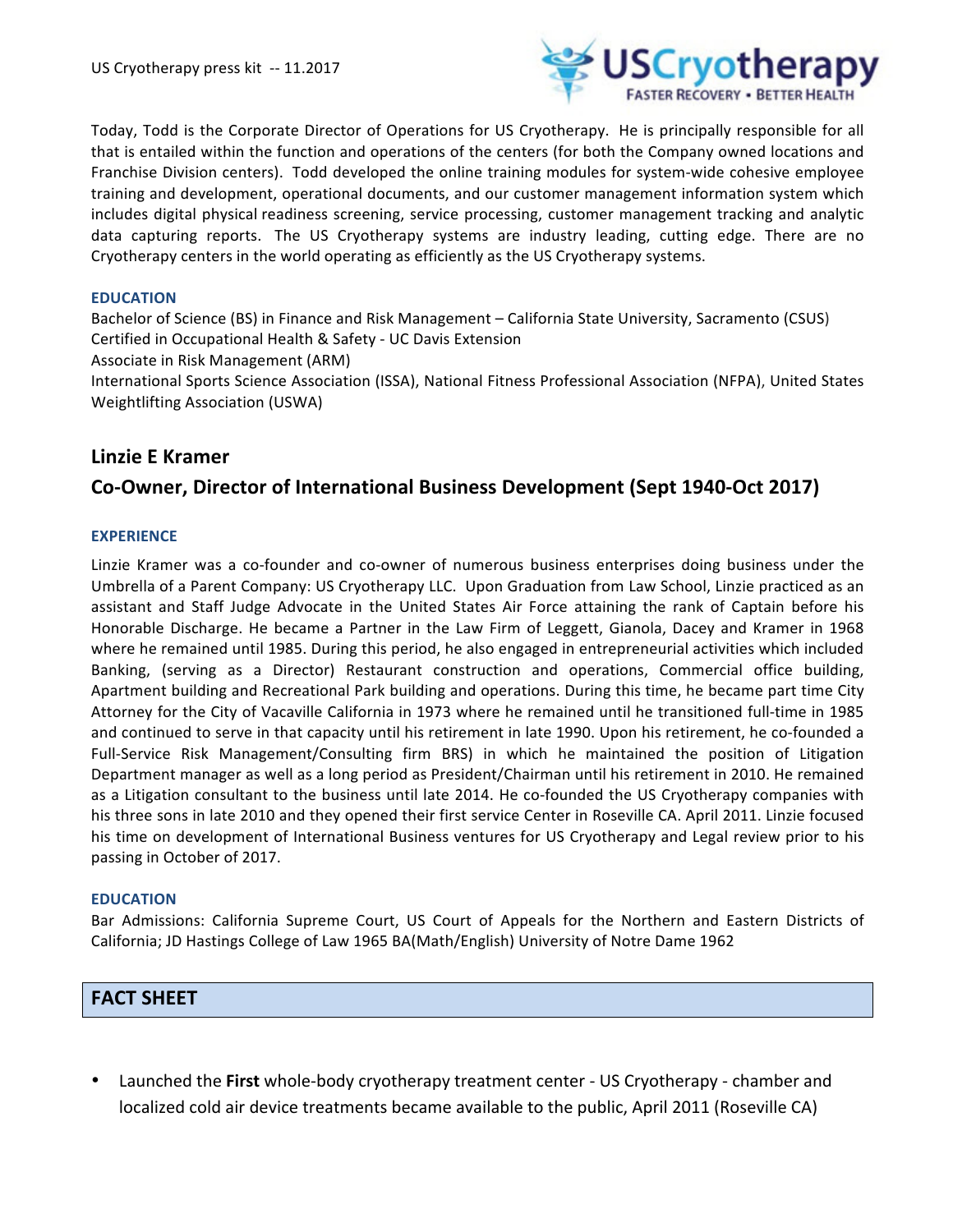

- Significant market advantages with electronic refrigerated cold air chambers and devices no **gasiform liquid nitrogen,** no tank handling or inherent customer safety issues, no center restricted liability coverages or workers comp by insurance underwriters, better outcomes as seen in all WBC studies on the NIH.
- 4 US Cryotherapy Company owned locations: Roseville CA, Davis CA, Scottsdale AZ, Redondo Beach CA at Velocity Sports Performance
- "Cold Shock" or cold air treatment over 3 minutes has a two-part response (chemical release of endorphins and norepinephrine) and physiological (parasympathetic  $-$  blood flow or circulation enhancement)
- The feeling over three minutes is very tolerable. Misperceptions are that it would be too cold, when in fact the dry, non-humid air is cold, but not intolerable for a short duration, in fact many report it to be invigorating and feel immediately warmer shortly after the exposure.
- This treatment is not to be confused with icing or emersion. It is not temperature related either. It is a systemic skin shock or thermogenic stimulant which alerts the brain and body to accelerate protective healing mechanisms.
- Results of whole body cryotherapy should be determined exclusively by skin temperature reductions (drops of 30-45 degrees) measured around the core where the body's thermoreceptor activity is greatest; it is not about the coldest temperatures of the unit as cited by nitrogen operators – if it were, all the studies would not have been done at -110C/-166F which is the temperature of the refrigeration systems? The irony is that many of the nitrogen operators use all the studies done in walk-in systems to promote their product, yet site temperatures of -240 to -300F as if that seems more effective?
- Cryotherapy is a non-medical, non-invasive procedure.
- The US Cryotherapy chambers and localized devices have not been FDA reviewed or 510K approved for medical indications now.
- Services provided at US Cryotherapy centers: Whole Body Cryotherapy (chamber), Localized cold air therapy (targeted spot treatments), Facial Rejuvenation cold air treatments, Hydro Massage bed, Normatec Compression, Vibration Plates (services vary by location)
- Average price points for consumer: Executive Membership rate  $$79/mo. = 3$  full service treatments (chamber + localized). Carryover if not used, reciprocal use at any location. No appointments necessary. Walk-in rates, full service treatment averages \$35. Various packages available to fit customer needs, budget and schedules.
- US Cryotherapy expected to expand to 45+ locations nationwide by end of 2018
- Long term projection (5 years), 200+ locations

## **CONTACT INFORMATION**

• US Cryotherapy's Corporate Offices are located at 1490 Drew Ave, Suite 110 Davis, CA 95618 866-279-2796, website: www.uscryotherapy.com